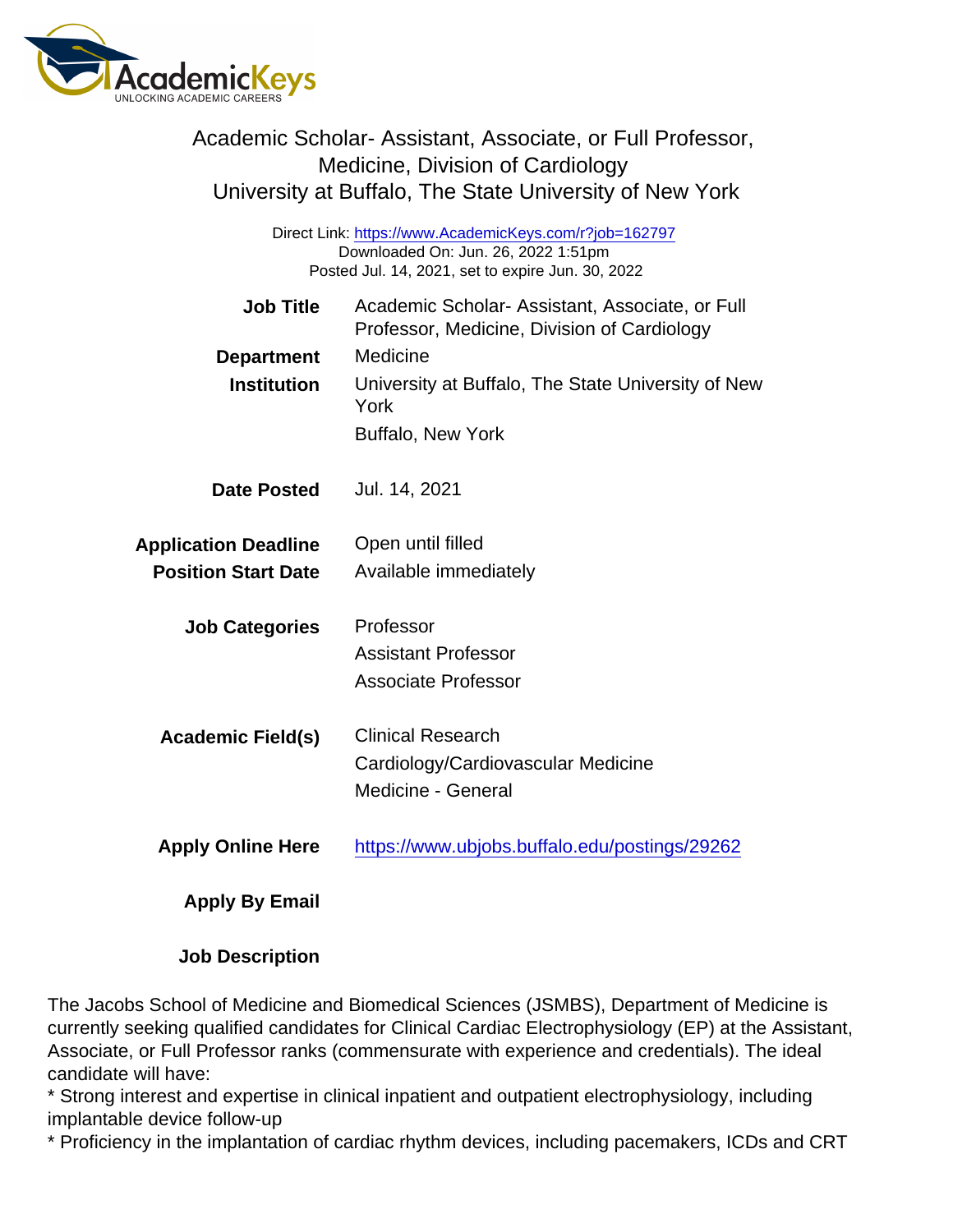## Academic Scholar- Assistant, Associate, or Full Professor, Medicine, Division of Cardiology University at Buffalo, The State University of New York

Direct Link: <https://www.AcademicKeys.com/r?job=162797> Downloaded On: Jun. 26, 2022 1:51pm Posted Jul. 14, 2021, set to expire Jun. 30, 2022

devices and conduction system pacing

\* Expertise in the performance of advanced cardiac ablation procedures The incumbent will be expected to conduct clinical research; provide patient care; teach fellows, residents, and medical students; and perform public and University service. Excellent teaching is an essential criterion for appointment to this position.

We are recruiting for two positions:

\* One requires two years or more practice experience

\* The second may be a new graduate of a fellowship training program. There is the potential to have clinical duties at both the Buffalo General Medical Center/Gates Vascular Institute as well as the Western New York VA Medical Center.

The University at Buffalo (UB) is a research-intensive institution, the largest and most comprehensive of the campuses of the State University of New York (SUNY) with over 30,000 students and full-time 1,600 faculty. Opportunities exist for interdisciplinary collaboration both within JSMBS-Department of Medicine and UB and with other outstanding research centers in the region. As the flagship university in the SUNY system, UB is ranked in the top 35 public universities by U.S. News and World Reports and has been a member of the elite Association of American Universities (AAU) for over 25 years. The University has a comprehensive equity, diversity and inclusion strategic plan and leadership dedicated to actualizing this plan at the vice-provost level and across all schools. It is launching a focused effort to hire more diverse faculty representation.

Buffalo is the second-largest city in New York State and is located in the western region on the shores of Lake Erie, upriver of the majestic Niagara Falls. Western New York is an ideal place to live and work. Buffalo - the City of Good Neighbors - is a big city with a rapidly growing economy, vital academic health sciences center, outstanding public schools, and modest cost of living. Buffalo-Niagara, a region of 1.2 million people, is home to world-class art galleries and museums, a comprehensive citywide system of parks and green space designed by renowned landscape architect Frederick Law Olmsted, a vibrant theater and music community, and major and minor league sports teams. These are just a few of the wide array of cultural and recreational elements that make Buffalo a great place to work, study and live. For more information, please see: http://www.buffalo.edu/about\_ub/the-buffalo-niagara-region.html

Contact Information